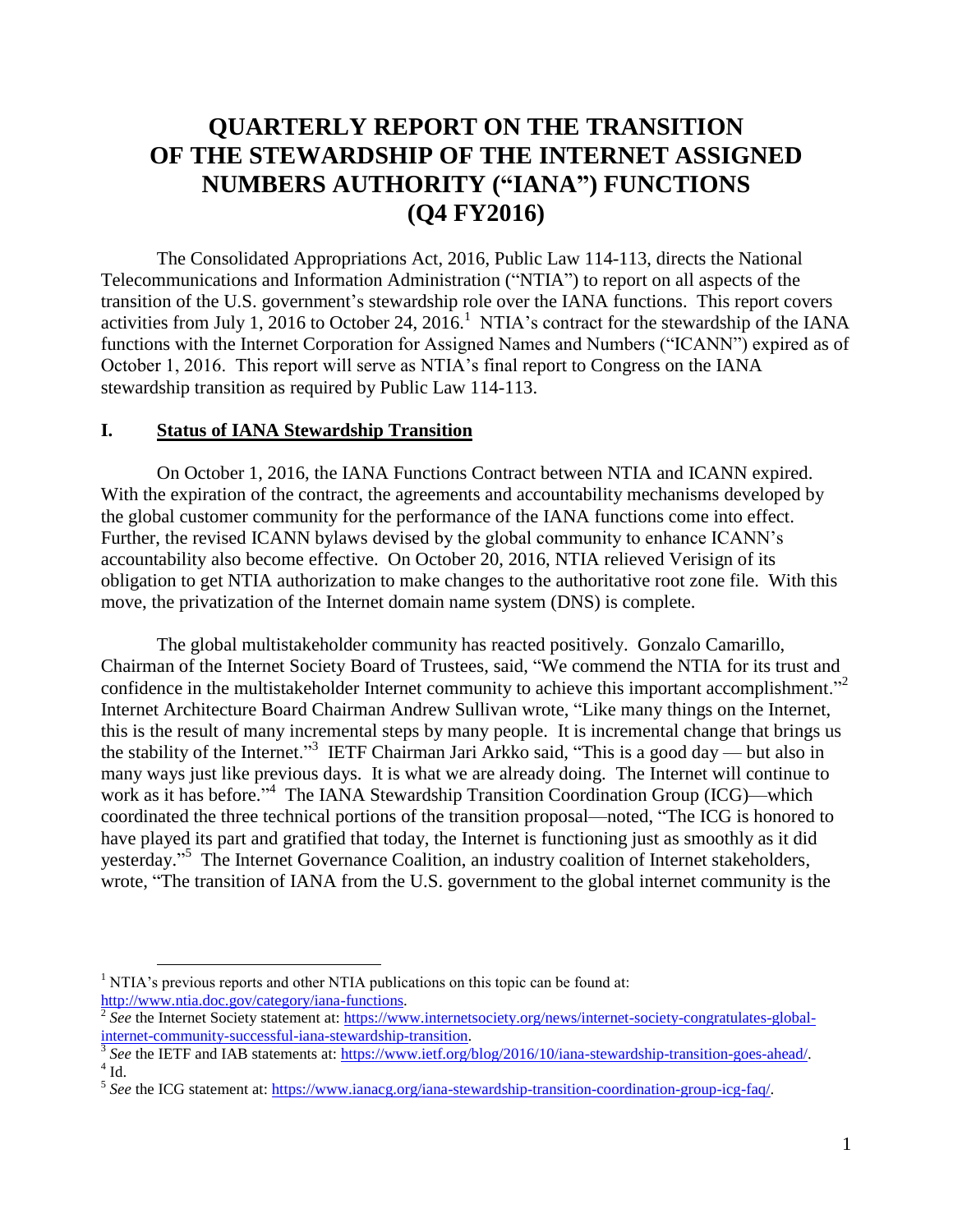result of years of hard work and collaboration and validates the multi-stakeholder governance model<sup>"6</sup>

## **II. NTIA Engagement**

Prior to the contract expiration, ICANN informed NTIA on August 12, 2016 that it had completed or would complete all of the necessary tasks called for in the IANA Stewardship Transition Proposal by the end of the contract term.<sup>7</sup> NTIA reviewed this report and affirmed to ICANN CEO Göran Marby on August 16, 2016 that, "barring any significant impediment, NTIA intends to allow the IANA functions contract to expire as of October 1, 2016.<sup>89</sup> On the eve of the contract expiration, September 30, ICANN CEO Göran Marby sent NTIA a follow up communication confirming that all the remaining outstanding implementation tasks noted in its August 12 report had been finalized.<sup>10</sup>

On August 22, 2016, ICANN submitted its final report on the Parallel Testing of Post-Transition Root Zone Management System. The report documents that ICANN and Verisign successfully concluded a 90-day test of a parallel root zone management system to ensure the production of the root zone occurs in a stable and secure manner in the absence of NTIA. This represents the only technical operational change associated with the transition.

On September 14, 2016, NTIA Assistant Secretary for Communications and Information Lawrence E. Strickling testified before the Senate Judiciary Subcommittee on Oversight, Agency Action, Federal Rights and Federal Courts.<sup>11</sup> NTIA also responded to letters from members of Congress answering their questions and affirming that IANA stewardship transition is consistent with long-standing, Congressionally supported U.S. policy.<sup>12</sup>

On October 20, 2016, NTIA amended the Cooperative Agreement with Verisign to release Verisign from its obligation to get NTIA authorization prior to making changes to the authoritative root zone file as the root zone maintainer. A Root Zone Maintainer Agreement (RZMA) was negotiated between ICANN and Verisign for Verisign to continue performing the root zone maintainer functions directly under contract with ICANN. The ICANN Board approved the contract on August 9, 2016, following an ICANN community review process. As of October 24, 2016, the RZMA became effective and now codifies how ICANN and Verisign will perform the root zone management system processes.

 $\overline{a}$ 

<sup>&</sup>lt;sup>6</sup> See the Internet Governance Coalition statement at: [http://internetgovernancecoalition.com/statement-transition-iana](http://internetgovernancecoalition.com/statement-transition-iana-u-s-government-global-internet-community/)[u-s-government-global-internet-community/.](http://internetgovernancecoalition.com/statement-transition-iana-u-s-government-global-internet-community/)

<sup>&</sup>lt;sup>7</sup> See ICANN's letter at: [https://www.icann.org/en/system/files/files/iana-stewardship-implementation-planning-status-](https://www.icann.org/en/system/files/files/iana-stewardship-implementation-planning-status-12aug16-en.pdf) $\frac{12\text{aug16-en.pdf}}{8 \text{ Sec. NTL A}^2}$ 

*See* NTIA's response to ICANN at: [https://www.ntia.doc.gov/files/ntia/publications/20160816marby.pdf.](https://www.ntia.doc.gov/files/ntia/publications/20160816marby.pdf)

<sup>&</sup>lt;sup>9</sup> See NTIA's blog at: [http://www.ntia.doc.gov/blog/2016/update-iana-transition.](http://www.ntia.doc.gov/blog/2016/update-iana-transition)

<sup>&</sup>lt;sup>10</sup> See Letter from ICANN CEO Göran Marby to NTIA

at[:https://www.ntia.doc.gov/files/ntia/publications/implementation\\_letter.30\\_sept\\_2016.pdf.](https://www.ntia.doc.gov/files/ntia/publications/implementation_letter.30_sept_2016.pdf)

<sup>&</sup>lt;sup>11</sup> See Assistant Secretary's speech at: [http://www.ntia.doc.gov/speechtestimony/2016/testimony-assistant-secretary](http://www.ntia.doc.gov/speechtestimony/2016/testimony-assistant-secretary-strickling-protecting-internet-freedom)[strickling-protecting-internet-freedom.](http://www.ntia.doc.gov/speechtestimony/2016/testimony-assistant-secretary-strickling-protecting-internet-freedom)

<sup>&</sup>lt;sup>12</sup> *See* NTIA response letters to members of Congress at: [https://www.ntia.doc.gov/page/reports-congress-iana](https://www.ntia.doc.gov/page/reports-congress-iana-transition)[transition.](https://www.ntia.doc.gov/page/reports-congress-iana-transition)